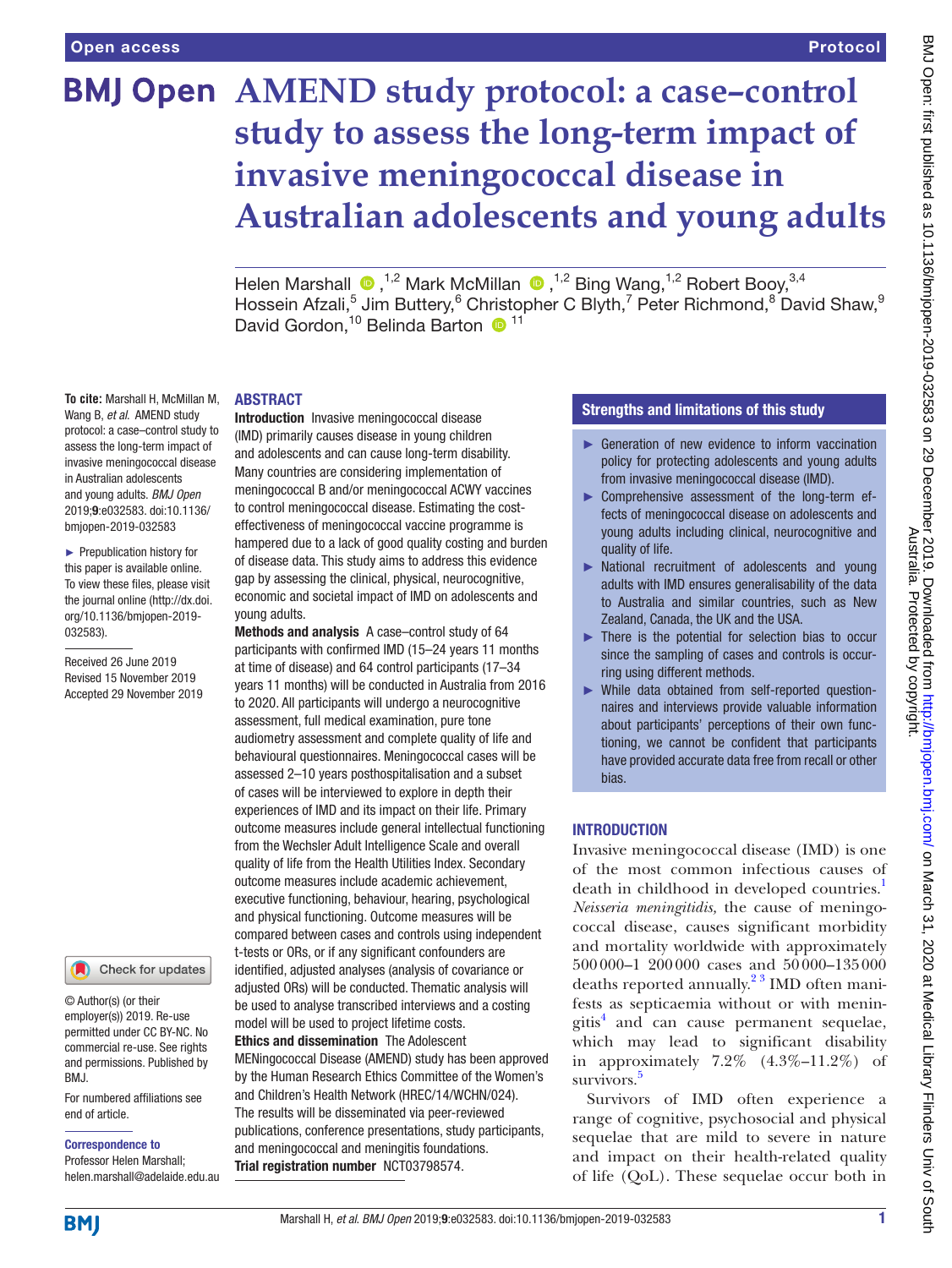the short-term and long-term post-IMD and have been reported in child and adult survivors.<sup>6 7</sup> A large case– control study conducted in England found that around 10% of children approximately 3 years post-serogroup B IMD (mean age 6 years old at time of assessment) had a major disabling deficit. In addition, more than one-third of IMD cases (36%) had one or more deficits in physical, cognitive and psychological functioning versus 15% of controls.[7](#page-8-5) However, while these deficits were relatively common, their impact on the QoL of children was not examined.

While meningococcal disease affects all age groups, the incidence of IMD peaks in the 0–4years, and 15–25years age groups in some countries, including Australia.<sup>8-10</sup> To date, few studies have examined the long-term impact of IMD on adolescents and young adults (AYA) aged 15–25 years at the time of disease. This is an important transition period when AYA are learning to be responsible for their own medical care while experiencing many unmet healthcare needs and difficulties in accessing healthcare, $11$  as well as completing secondary schooling and planning for future tertiary options and/or employment. It is also a crucial developmental period associated with significant maturational changes in brain structure, neurochemistry and function, as well as changes in cognition and emotion, with increased risk-taking behaviour and onset of mental illness frequently occurring during this period.<sup>12 13</sup> The results from a study of young adult males (18–24 years at the time of IMD) conducted over 30 years ago indicated that 3–15 years post-IMD, survivors reported significantly more symptoms of possible sequelae compared with the control group (61% vs  $20\%$ ).<sup>14</sup> In addition, around 30% reported that the disease had affected their educa-tion or working capacity.<sup>[14](#page-8-9)</sup> In another study adolescents (15–19 years at time of IMD) who were followed up 18–36 months post-disease also reported poorer educational attainment, achieving fewer passes at high school and were twice as likely to have failed an examination in the last 12 months when compared with matched controls.<sup>[6](#page-8-4)</sup> Adolescent survivors also reported significantly poorer physical and mental health (ie, depression), as well as QoL when compared with controls. Disabling physical sequelae were identified in 57% of survivors and 5% required amputations.<sup>[6](#page-8-4)</sup>

While IMD has a low incidence, it is associated with significant economic implications. A recent systematic review of studies that reported the financial costs associated with acute and long-term sequelae of IMD found that while IMD results in significant costs to healthcare systems, costing for long term and indirect costs are lacking.<sup>15</sup> In addition, as the costs of hospitalisation and follow-up care reported in these studies were estimated only from a third-party payer's perspective, it is likely that the societal burden of IMD was underestimated.<sup>15</sup> Further studies of indirect costs of IMD are imperative to estimate the total financial burden of IMD.

The health economic evaluation of meningococcal vaccine programmes has identified that further data on

BMJ Open: first published as 10.1136/bmjopen-2019-032583 on 29 December 2019. Downloaded from http://bmjopen.bmj.com/ on March 31, 2020 at Medical Library Flinders Univ of South<br>Australis BMJ Open: first published as 10.1136/bmjopen-2019-032583 on 29 December 2019. Downloaded from <http://bmjopen.bmj.com/> on March 31, 2020 at Medical Library Flinders Univ of South Australia. Protected by copyright.

long-term sequelae would be beneficial.<sup>16</sup> For vaccines against uncommon diseases, like IMD, the results of health economic evaluations can vary significantly depending on the parameter values used (eg, treatment costs, QoL losses of IMD) or on the basis of expert opinions.<sup>17 18</sup> Cost-effectiveness analyses are challenging due to a paucity of data on disease burden, particularly a lack of data on long-term disability from IMD, making decisions on the introduction of meningococcal vaccination programme difficult.<sup>[19](#page-8-13)</sup>

Although meningococcal vaccines are licensed in many countries, they are not necessarily publicly funded due to unknown or unfavourable cost-effectiveness analyses. $20$  Only the UK has introduced a national funded MenB vaccine programme that is provided for infants. Due to increasing incidence of meningococcal W IMD cases in the UK, a funded MenACWY vaccine programme has been introduced.<sup>21</sup> In Australia, a MenACWY programme has been introduced for infants at 1 year of age and will be funded for adolescents 14–19 years of age from  $2019<sup>22</sup>$  However, none of these programmes provides full protection against all meningococci, so disease will continue to be a burden in these age groups. Health authorities in several countries, such as Spain, are considering the introduction of MenB and MenACWY vaccines in their national immunisation programme, but detailed and contemporary data on the clinical benefit and long-term costs are not available, particularly for AYA.<sup>[23](#page-8-17)</sup>

The findings from this study will assist in more robust data to inform policy as to whether meningococcal vaccines should be included in routine immunisation programme. Additionally, cost of illness studies can produce estimates of the real economic consequence over time of a specific disease and assist in understanding the importance of a particular health problem, particularly for a rare disease, such as meningococcal infection. $^{24}$  Such studies can also be used to aid policy-makers to estimate cost savings and medical benefits in economic evaluations of healthcare interventions and to inform public health policies, such as funding priorities and immunisation programmes.<sup>25-27</sup>

In summary, survivors of IMD experience a range of mild to severe sequelae that impact on their QoL. The majority of studies to date have focused on the impact of IMD on childhood and very little is known about the impact of the disease on AYA. Given that this is a critical period, it is feasible that the impact of IMD disease during this time may be greater for AYA than younger children. In addition, there are no data on the longterm sequelae of IMD in survivors. Further research is warranted to understand the impact of sequelae of IMD on AYA, as well as the financial impact of the disease on individuals, their families and the healthcare system. Therefore, the overall aim of this study is to assess the physical, neurocognitive, economic and societal impact of IMD on AYA.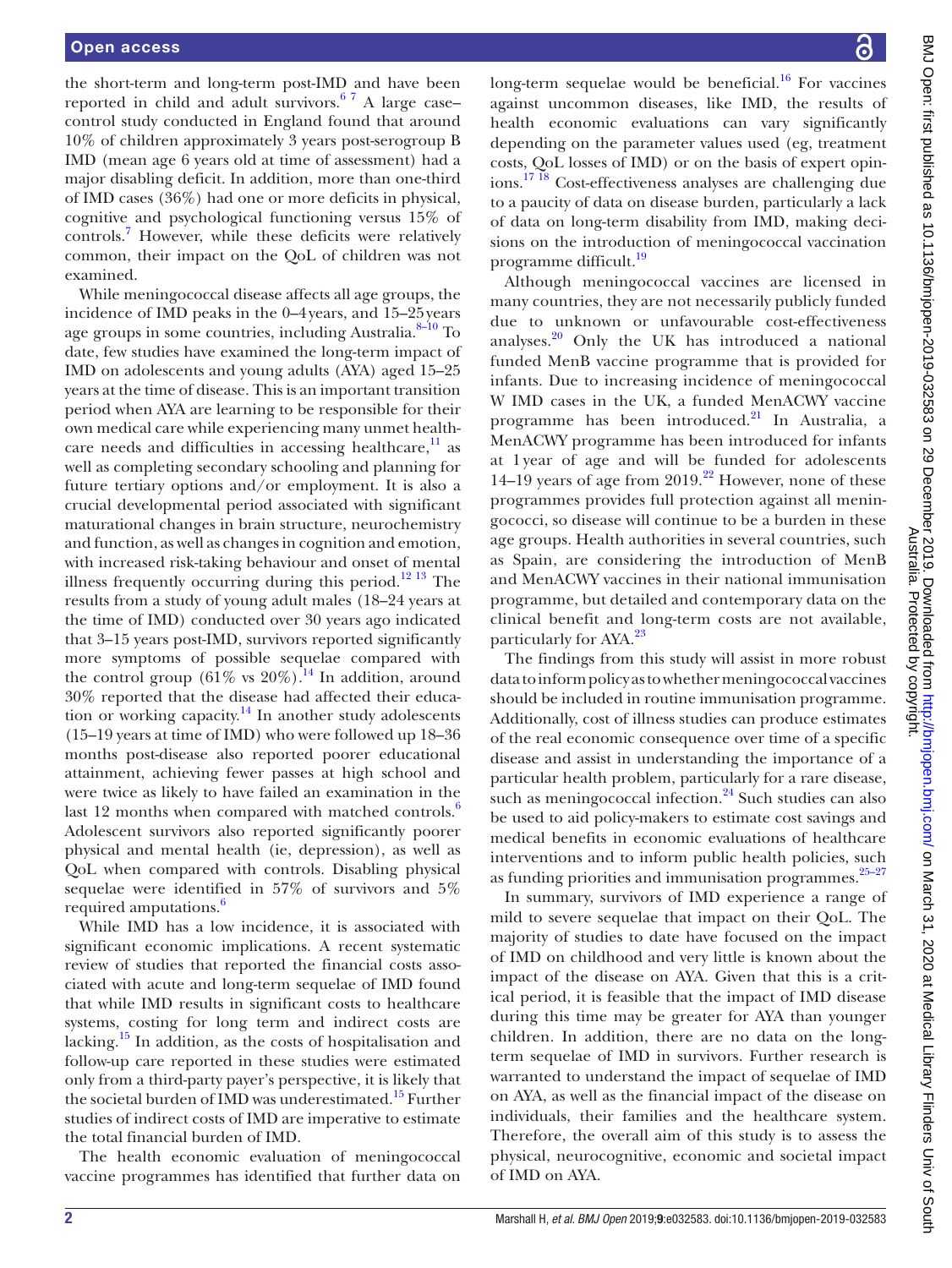## Methods and analysis Study aims

The primary aim of this study is to determine the longterm impact of IMD on general intellectual functioning and QoL of AYA. Secondary aims include (1) assessing the impact of IMD on neurocognitive (academic achievement, executive functioning, memory), psychological and physical functioning; (2) estimating the lifetime costs associated with survival following IMD and (3) comparing the burden of serogroup B IMD to non-B serogroup IMD. An exploratory aim is to examine the relationship between meningococcal serogroup type and disease severity/sequelae.

## Study design

This is a multicentre, case–control, mixed-methods complementarity study.

## Study setting

Identification of IMD cases will occur at each of the participating Australian hospitals (paediatric and adult) in Adelaide (Women's and Children's Hospital, Flinders Medical Centre, Royal Adelaide Hospital, Lyell McEwin Hospital and The Queen Elizabeth Hospital), Sydney (Children's Hospital at Westmead, Westmead Hospital and Royal Prince Alfred Hospital), Melbourne (Monash Children's Hospital, Monash Medical Centre and The Alfred Hospital) and Perth (Princess Margaret Hospital for Children and Sir Charles Gairdner Hospital). Of note, in Australia, children aged from birth to 16 years (and up to 18 years for pre-existing conditions) are admitted to a children's hospital for medical care.

## Study procedures

Prospective cases will be identified by hospital staff who will conduct a daily surveillance of their hospital systems for patients who are admitted with suspected meningococcal infection as reported in their medical records and also access hospital separation data to identify any admissions coded with International Classification of Diseases (ICD) 10-A39.0 to A39.9 (as a primary or additional code) or coded  $[15.8<sup>28</sup>$  (see [figure](#page-3-0) 1). After a diagnosis of IMD has been confirmed (please see inclusion criteria) by site medical staff, the treating hospital physician will provide patients with a study information sheet requesting that they contact the study investigators if they would like to participate.

Retrospective cases who were hospitalised 2–10 years ago with confirmed IMD will be identified by site staff from discharge coding, hospital medical records and/or an electronic database of patients' diagnoses maintained by the Infectious Diseases Department of the hospital. After a diagnosis of IMD has been confirmed by site medical staff, participants/parents will be mailed a study invitation letter inviting them to contact the study investigators if they have any questions or would like further information about the study. If they do not respond,

three attempts will be made by the site staff to contact them by mail/phone.

Controls will be prospectively recruited by 'snowballing sampling' technique whereby enrolled IMD cases will be asked to distribute a study information sheet to their friends/acquaintances who are approximately the same age.<sup>29</sup> Potential controls who would like further information or would like to participate will contact the site staff by phone/email. Control participants may also be identified through community advertising or from research databases at each participating site. These databases are managed by participating hospitals and contain contact details of the people who have previously consented to be contacted about participating in future studies. The majority have been community participants of previous studies conducted at the hospital. Controls will be group matched by age and gender. Enrolment of participants commenced from 2016 and is expected to be completed by December 2020.

## **Eligibility**

## *Inclusion criteria*

- ► Retrospective cases will be identified by using the following codes ICD 10-A39.0 to A39.9 $^{28}$  or ICD 9-036 (as a primary or additional code) or coded  $[15.8<sup>28</sup>$  All IMD cases (retrospective and prospective) must have a confirmed infection by PCR, culture or cerebrospinal fluid with *N. meningitidis* of any serogroup, which will be verified by the site nurse or doctor.
- IMD cases must be aged 15–24 years 11 months inclusive at the time of IMD and currently hospitalised for IMD or recently separated (prospective); or hospitalised for IMD within the previous 2–10 years at the time of study assessments (retrospective).
- ► Controls will be aged 17–34 years 11 months at the time of assessment. The older age matches the age range of IMD cases at the time of their assessment which is 2–10 years post-IMD.

## *Exclusion criteria*

- ► Individuals who are not fluent with the English language since neurocognitive tests are only available in English.
- ► All participants with a known pre-existing intellectual disability and/or intracranial pathology (prior to hospitalisation for IMD cases).
- ► Control participants with a history of meningococcal disease.

## Physical, neurocognitive and hearing outcomes

All participants will complete a neurocognitive and psychological assessment (see [table](#page-4-0) 1) that will be conducted face to face by a psychologist and will take approximately 6hours to complete. For all IMD cases (including those recruited prospectively), assessments will be conducted 2–10 years post-IMD admission. Psychologists conducting the assessments will be blinded (as far as possible) to case or control status. Participants will be advised not to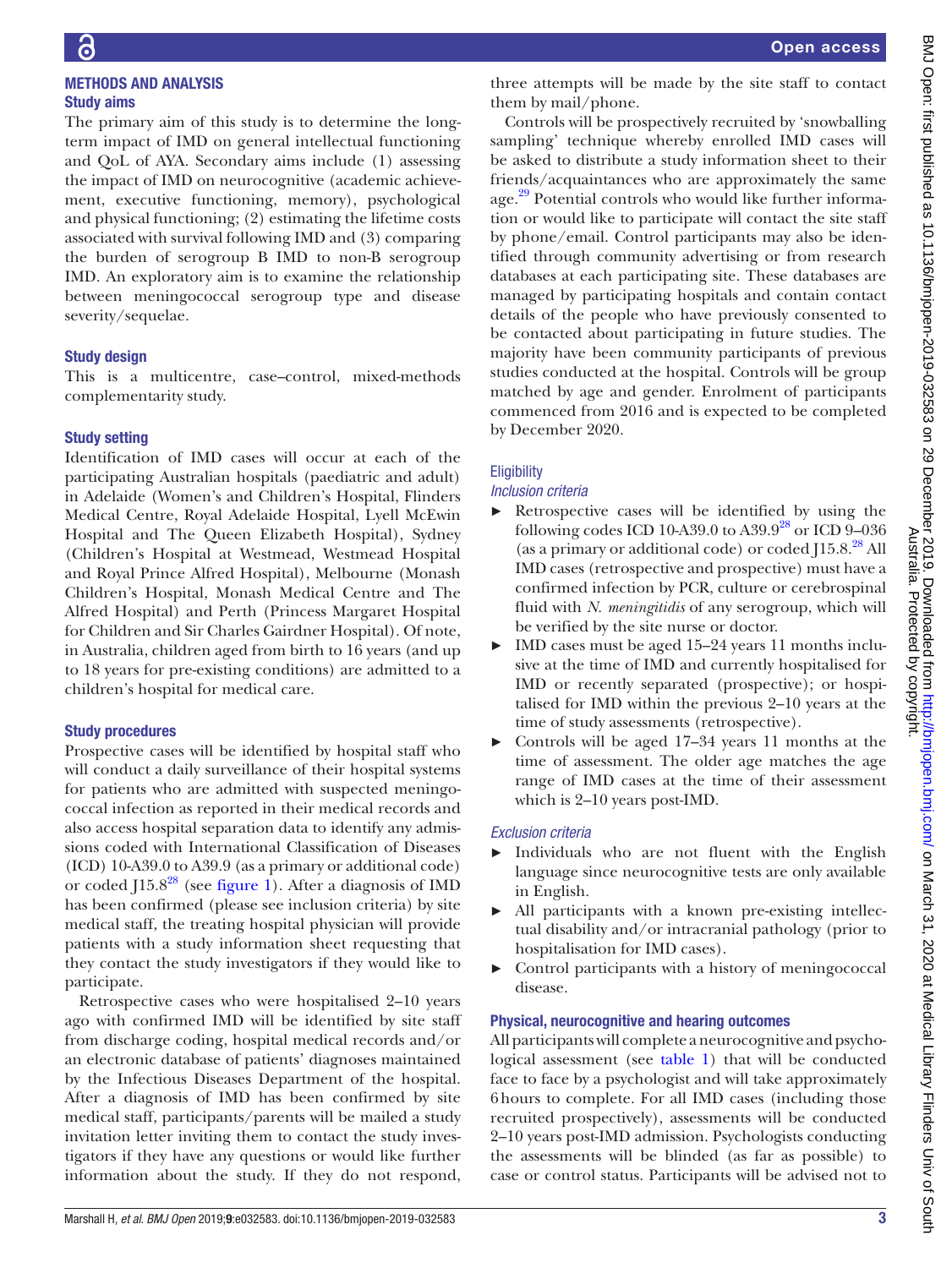



<span id="page-3-0"></span>Figure1 Adolescent MENingococcal Disease (AMEND) study recruitment flow chart. IMD, invasive meningococcal disease.

disclose their case/control status to the psychologist. On completion of all outcome measures participants will be provided with a AUD\$150 voucher to cover any costs associated with travelling and their time in completing the assessments.

## Primary outcome measures

Intellectual functioning will be measured by the Full Scale IQ score obtained from the Wechsler Adult Intelligence Scale—Fourth Edition (WAIS-IV), $30$  a widely used and standardised test of intelligence.

QoL will be measured by the overall multiattribute health utility score obtained from the Health Utilities Index Mark 3 (HUI3)−15Q self-report.<sup>[31](#page-8-23)</sup> The HUI3 consists of 15 items assessing the following domains: vision, hearing, speech, cognition, pain, emotion, ambulation and dexterity. The HUI has been used in previous IMD studies including children (16 years) approximately 5 months post-IMD (group B) $^{32}$  and survivors of meningococcal septic shock.

## Secondary outcome measures *Neurocognitive and psychological outcomes*

Standardised psychometric measures assessing academic achievement, executive and memory (verbal and visual) functioning of all participants will be administered by a psychologist ([table](#page-4-0) 1). Questionnaires assessing attention, executive functioning, behaviour and psychological problems will also be completed by participants and/or parents [\(table](#page-4-0) 1). Participants will undergo a structured diagnostic interview conducted by the site psychologist to screen for psychiatric disorders ([table](#page-4-0) 1). On completion, all participants will receive a follow-up phone call/feedback from the psychologist and a brief summary report of their neurocognitive results.

## *Medical and audiometry examination*

Each participant will undergo a full medical examination conducted by the site physician using the International Classification of Functioning, Disability and Health tool to assess for the presence of body function/structure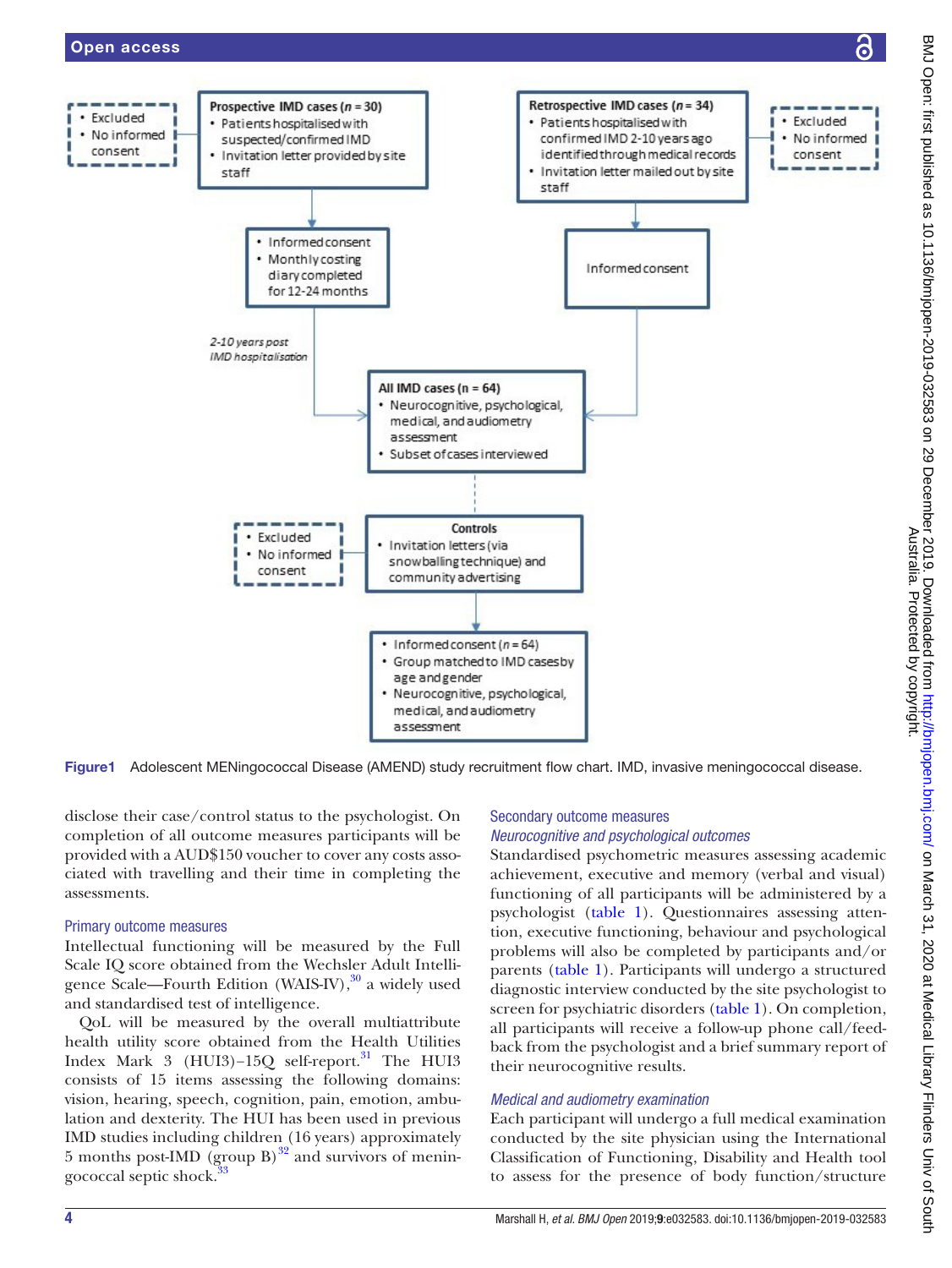<span id="page-4-0"></span>

| Neurocognitive and psychological outcomes<br><b>Table 1</b>                              |                                                                                                                                                      |                 |  |  |
|------------------------------------------------------------------------------------------|------------------------------------------------------------------------------------------------------------------------------------------------------|-----------------|--|--|
| <b>Domain</b>                                                                            | <b>Test</b>                                                                                                                                          | Age range       |  |  |
| Intelligence                                                                             | Wechsler Adult Intelligence Scale-Fourth Edition <sup>30</sup>                                                                                       | $16 - 90$ years |  |  |
| Academic<br>achievement                                                                  | Wechsler Individual Achievement Test-Second Edition <sup>53</sup> subtests: Reading,<br>Spelling, Maths Reasoning, Reading Comprehension             | 4 years adults  |  |  |
| Executive<br>functioning                                                                 | Delis-Kaplan Executive Function System <sup>54</sup> subtests: Trail Making Test, Color Word<br>Interference Test, Verbal Fluency Test, Sorting Test | 8-89 years      |  |  |
|                                                                                          | Behavior Rating Inventory of Executive Function (BRIEF) <sup>55</sup> - parent                                                                       | 5-18 years      |  |  |
|                                                                                          | BRIEF <sup>55</sup> adolescent self-report                                                                                                           | $11-18$ years   |  |  |
|                                                                                          | BRIEF <sup>55</sup> adult self-report                                                                                                                | $\ge$ 18 years  |  |  |
| Memory                                                                                   | Wide Range Assessment of Memory and Learning, Second Edition <sup>56</sup> subtests:<br>Verbal Learning and Design Memory                            | 5-90 years      |  |  |
| Psychiatric<br>screening                                                                 | Mini International Neuropsychiatric Interview (M.I.N.I. 6.0 kids) <sup>57</sup>                                                                      | 6-17 years      |  |  |
|                                                                                          | M.I.N.I 6.0 adult <sup>57</sup>                                                                                                                      | $\ge$ 18 years  |  |  |
|                                                                                          | Depression Anxiety Stress Scales (DASS) <sup>58</sup>                                                                                                | >14 years       |  |  |
| <b>Attention Deficit</b><br>Hyperactivity<br>Disorder (ADHD)<br>and problem<br>behaviour | Conners Third Edition (Conners 3) <sup>59</sup> – parent full length                                                                                 | 6-18 years      |  |  |
|                                                                                          | Conners 3 <sup>59</sup> -self-report full length                                                                                                     | 8-18 years      |  |  |
|                                                                                          | Conners Adult ADHD Rating Scales (CAARS) <sup>60</sup> long form: self-report                                                                        | $\geq$ 18 years |  |  |
|                                                                                          | CAARS <sup>60</sup> long form: observer                                                                                                              | $\geq$ 18 years |  |  |
|                                                                                          |                                                                                                                                                      |                 |  |  |

impairments, restrictions in physical activities and participation[.34](#page-8-26) A pure tone audiometry will be conducted and hearing will be classified as no impairment (0) to profound  $(5).$ <sup>35</sup>

### *QOL and carer experience*

All participants will complete the the 5-level EQ-5D (EQ-5D-5L) to measure their health status, which will be used to calculate quality-adjusted life years lost ([table](#page-4-1) 2). For those participants with a disability, the primary caregiver and other family members living in the same household will be invited to complete questionnaires assessing their well-being and carer experience ([table](#page-4-1) 2). All questionnaires shown in [table](#page-4-1) 2 have been used in previous meningococcal studies.<sup>32</sup> 33 36-40</sup>

## *Socioeconomic status*

Socioeconomic status (SES) of participants will be estimated using the index of relative socioeconomic advantage and disadvantage, which ranks geographical areas in terms of their socioeconomic advantage and disadvantage.<sup>41</sup> The lowest  $10\%$  of areas are ranked a decile of 1 and the highest 10% are ranked a decile of 10.

## *Clinical information for IMD cases only*

A standardised data collection sheet will be completed to capture information on clinical disease, management, complications, outcomes and sequelae for IMD cases. Data on age, gender, indigenous status, comorbidities, social demographic (eg, residence areas, postcodes), length of admission and outcome will be recorded by medical or nursing staff at each participating hospital. In addition, signed informed consent will be obtained from participants to access health databases including Medicare (publicly funded universal healthcare system); the Australian Government Pharmaceutical Benefits Scheme  $(PBS)^{42}$  national programme, which subsidises the cost of a wide range of prescribed medicines for all Australians; and general practitioner/specialist clinical records. IMD cases recruited prospectively will be asked to complete monthly diary cards for at least 12 months and up to 24

<span id="page-4-1"></span>

| Quality of life (QoL) and carer questionnaires<br>Table 2       |                                                                                                                                             |                 |                                    |  |  |
|-----------------------------------------------------------------|---------------------------------------------------------------------------------------------------------------------------------------------|-----------------|------------------------------------|--|--|
| <b>Domain</b>                                                   | <b>Test</b>                                                                                                                                 | Age range       | <b>Completed by</b>                |  |  |
| Overall OoL                                                     | ICEpop CAPability measure for adults <sup>61</sup>                                                                                          | $\geq$ 18 years | Parent and other<br>family members |  |  |
| Care-related OoL                                                | Carer Experience Scale (6 questions) <sup>62</sup>                                                                                          | $\geq$ 18 years | Primary caregiver                  |  |  |
| <b>Health-related QoL</b>                                       | Health Utilities Index Mark 3-15Q <sup>31</sup> domains: vision,<br>hearing, speech, cognition, pain, emotion, ambulation<br>and dexterity. | $\geq$ 15 years | Participant                        |  |  |
| Health status to calculate quality-<br>adjusted life years lost | Five level EQ-5D <sup>63</sup> (EQ-5D-5L) domains: mobility,<br>self-care, usual activities, pain/discomfort, anxiety/<br>depression.       | $\geq$ 15 years | Participant                        |  |  |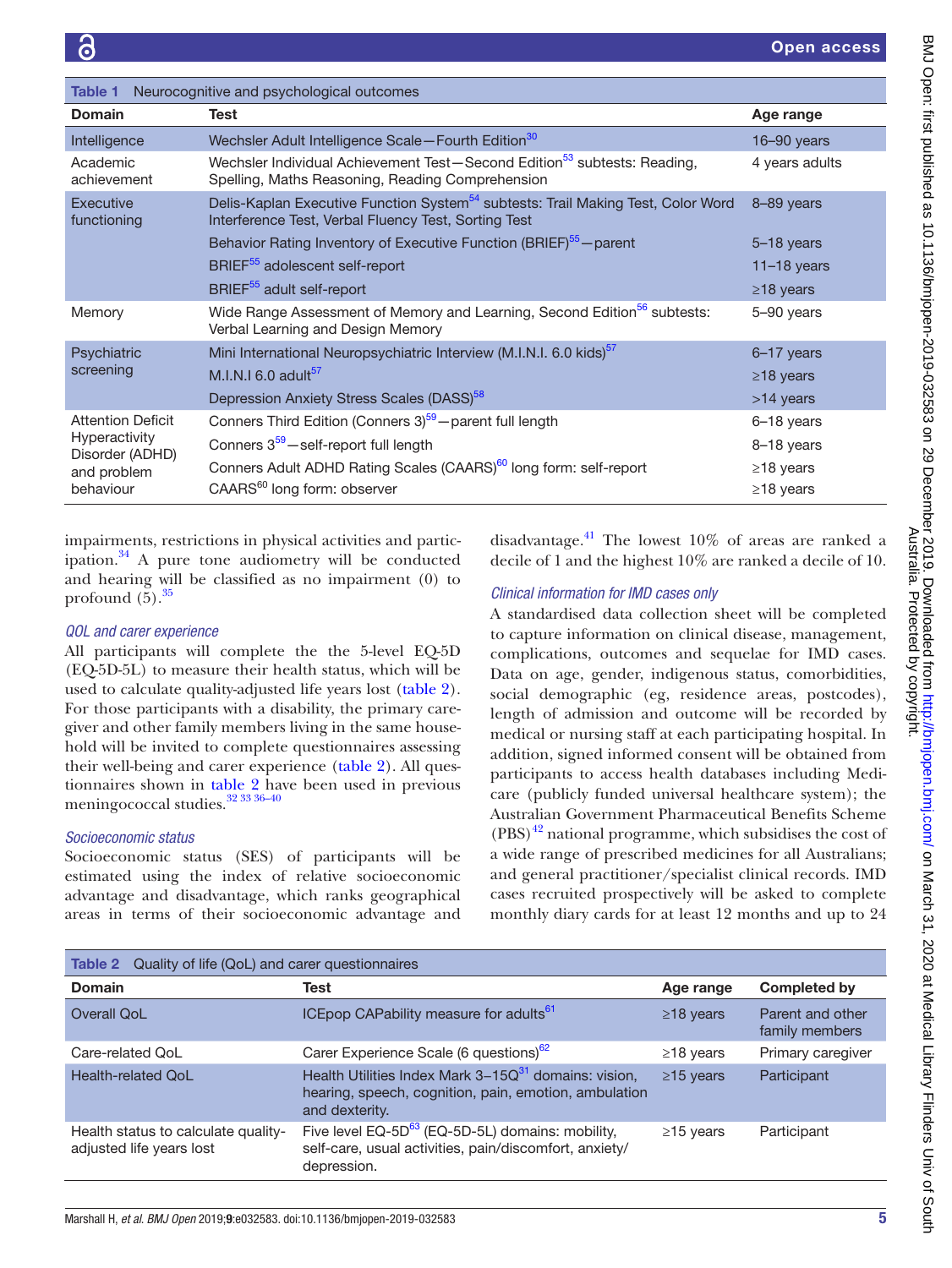months depending on the time of enrolment to obtain details of any medical follow-up and progress in relation to sequelae and associated direct non-healthcare and indirect costs. The site study coordinator will phone/ email participants monthly to check that the diary is being completed and returned to the site investigator via provided self-addressed envelopes/email.

#### *Qualitative data*

#### *Semistructured interviews for IMD cases only*

To obtain more detailed information about the impact of IMD, in-depth interviews on a subset of IMD cases will be conducted until thematic saturation. The interview will be semistructured and consist of a series of questions (eg, can you tell me about the symptoms and treatment you received for IMD; does IMD impact on your daily life, if yes, how); however, the interviewer will be trained in techniques to allow the interview to be flexible, to generate new questions during the interview, to probe for details and discuss issues that arise during the interview. Interviews will be completed face to face, although if this is not possible, they will be performed over the phone. Interviews will be completed 2–10 years postdiagnosis of IMD and audio recorded.

## Adverse event monitoring

The study-related adverse event (AE) reporting period commences when the participant provides informed consent and continues until study participation is complete. An expected AE of the study is that a participant becomes distressed when completing the assessments and/or interview (IMD cases only). All AEs will be reported to the relevant Human Research Ethics Committee. For all AEs, the site investigator will be required to assess and record the causal relationship. Sufficient information will be obtained by the site investigator to determine the causality of each AE. The investigator will be required to follow up AEs until the event and/or its sequelae resolve or stabilise at a level acceptable to the investigator. An investigator's causality assessment is the determination of whether there exists a reasonable possibility that any study processes caused or contributed to an AE.

#### Sample size

The primary outcomes are Full Scale IQ (WAIS-IV) and QoL (HUI-3 overall) scores. In a large IMD case–control study of children, there was a difference of 7.5 Full Scale IQ points between cases and controls matched by age and gender,<sup>[7](#page-8-5)</sup> an estimated medium effect size (Cohen's  $d=0.50$ ). In the same study,<sup>[7](#page-8-5)</sup> an unmatched comparison of IMD cases to controls indicated a difference of 7.4 Full Scale IQ points also representing a medium effect size. In a study investigating the QoL of mainly childhood survivors (median age 14.5 years, age range 5–31 years) approximately 10 years postintensive care discharge for IMD, HUI-3 overall scores were significantly lower by 0.11 when compared with normative data, $33$  representing a

medium effect size (Cohen's d=0.56). Therefore, based on these previous studies, we have estimated a medium effect size (Cohen's d=0.50) between cases and controls. To detect a medium effect size between groups using an independent t-test, with 80% power, two-tailed significance of 0.05, 64 (+10% for lost to follow-up) participants are required in each group.<sup>43</sup>

## Statistical analysis

## Quantitative analyses

Descriptive statistics will be reported. Continuous variables will be compared between cases and controls using independent t-tests. Categorical variables will be compared between groups using tests of  $X^2$  or ORs (95%CI). However, if any significant confounders (eg, age, gender, SES) are identified then an adjusted analysis using analysis of covariance and adjusted ORs (95%CI) will be conducted. All tests will be two tailed with the Benjamini-Hochberg method applied to reduce the False Discovery Rate (FDR) by controlling for multiple hypotheses testing.[44](#page-9-11) For continuous variables, effect sizes (Cohen's d) will also be calculated.

For neurocognitive outcomes, the level of impairment will also be classified by the number of SD below the normative mean (mild: 1.0–1.9 SD below, moderate: 2.0–2.9 SD and severe:≥3.0SD). Differences in medical examination and audiometry findings including the type and frequency of hearing impairments in cases and controls will be reported descriptively. Definitions of major and minor sequelae will be classified using WHO Global Burden of Disease<sup>45</sup> and a systematic review/meta-analysis of disabling sequelae from bacterial meningitis.<sup>[5](#page-8-3)</sup> This classification of sequelae was used in a previous IMD study.<sup>[7](#page-8-5)</sup> Major sequelae are defined as cognitive impairment (Full Scale <70), bilateral sensorineural hearing loss (≥40dB), seizures (any type), disabling motor impairment (eg, amputation of part of a limb or more than one digit), significant visual loss or major communication impairment (unintelligible speech or cannot understand speech). Minor sequelae are defined as other cognitive, hearing, motor, visual, communication impairments and psychological disorders. ORs (95%CI) for the occurrence any minor, any major and all sequelae will be calculated.

An exploratory multiple linear regression to identify predictors of QoL of IMD participants will be conducted. Potential predictors include Full Scale IQ, time from IMD hospitalisation to study assessment, presence/absence of major sequelae and psychological functioning. If there are sufficient serogroup B IMD cases, their outcomes will be compared with non-serogroup B IMD cases using the same analyses as mentioned above for continuous and categorical variables.

In addition, to assess the impact of potential correlation between participants in the same hospital, we will conduct a sensitivity analysis to determine the effect of any potential clustering on the outcomes and the conclusions of the study and to estimate correlation within clusters, for example, using generalised estimating equations.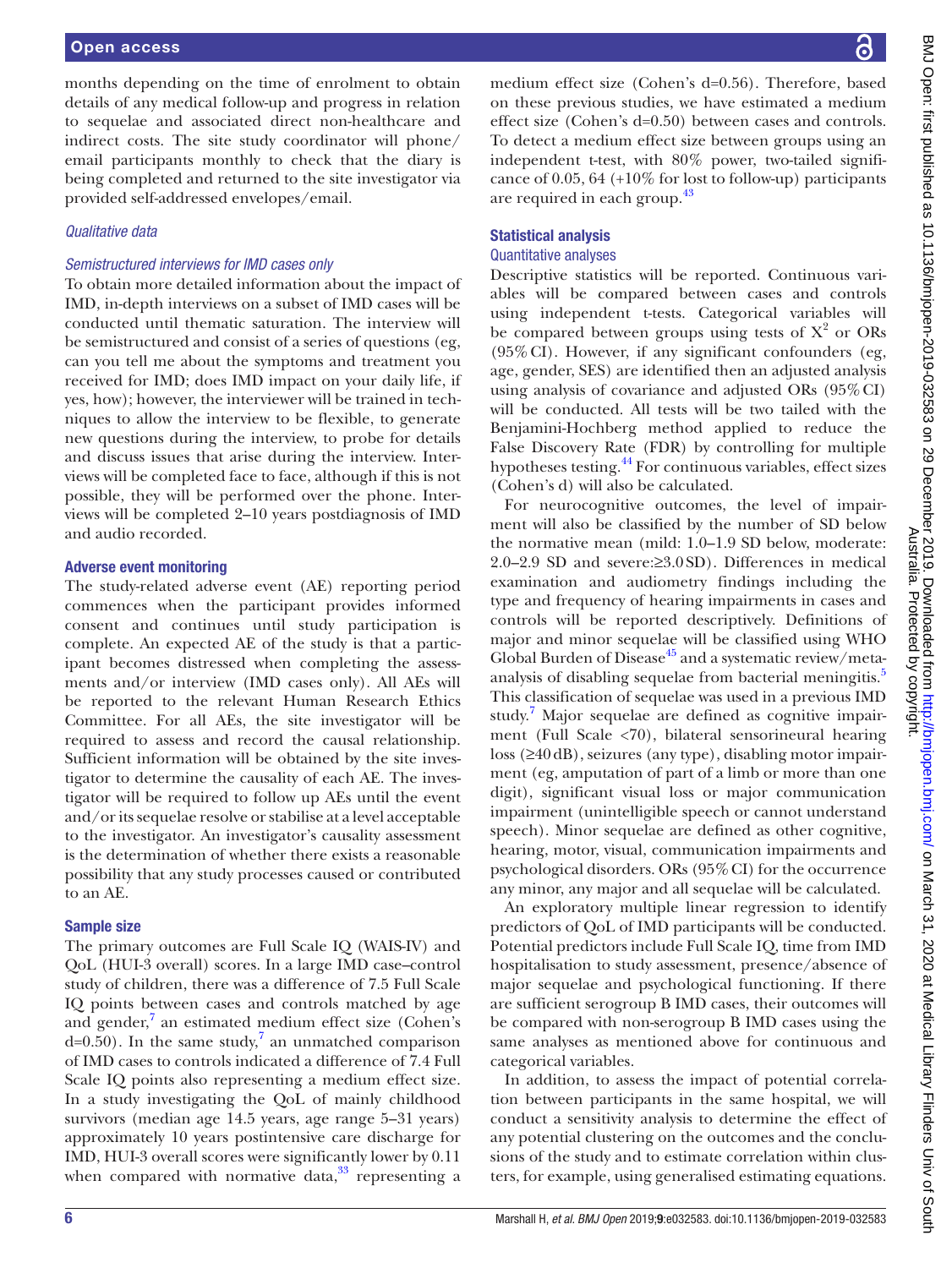#### Health economic analyses

We anticipate obtaining consent to access health databases including Medicare and the PBS from all IMD cases enrolled (n=64). Direct medical costs will be based on routinely collected data describing the type and frequency of inpatient separations obtained from state health databases for hospital admissions. The cost of outpatient services (eg, visits to primary care physicians) and pharmaceuticals will be derived from Medicare including PBS.

Patient's monthly diary cards completed by prospective patients (estimated n=30) will be used to estimate other direct costs, such as out of pocket costs, health services, which are not covered by Medicare (eg, ambulance services) and copayments (eg, on pharmaceuticals), as well as direct non-medical costs, such as travel costs and time spent travelling to medical appointments, and indirect costs due to cessation or reduction of workforce activity (productivity).

A micro-costing (bottom–up) approach, which provides detailed cost information, will be used to estimate costs associated with IMD from the healthcare system and societal perspectives. A costing model will be developed to estimate lifetime costs associated with IMD, taking into account different discount rates (ie, annual rates of 3.5% or  $5\%$ ).<sup>46</sup> By using the micro-costing approach, resources used at the individual level will be assessed and costs of individual patients will be aggregated. The micro-costing approach reflects the true costs to deliver care to the individual patient  $.47$  The bottom–up approach, which highly depends on availability of data on treatment costs or productivity losses, can provide more detailed information for analysis and stratification than top–down (population-based) approach. By using the top–down method, total healthcare costs would be disaggregated, and a relevant portion of the total costs would be allocated to a specific disease. $47$  A decision analytic model (eg, Markov model with yearly cycles) will be built. The model structure will include health states and transitions between them representing the type of care required with death as an absorbing state. Relevant cost estimates per cycle will then be attached to states included in the model. A hypothetical birth cohort will be followed over a 100-year time horizon. Health states, probabilities of health states and costing parameters will be obtained from a variety of sources including the present study and/ or published literature. The best available evidence will be used to inform model structure and inputs.

In addition to reporting the base case analysis, the model developed will be used to undertake sensitivity analysis over a range of uncertain parameters to inform the likely impact of using alternative values.

#### Qualitative analyses

Interviews will be transcribed verbatim and analysed using iterative thematic analysis techniques to enable an understanding of the participant's experiences of IMD in particular, details of their hospitalisation and treatment, the impact of IMD on their daily life

after being discharged and currently and details of any support (eg, social, healthcare professionals) that they have received. Similar to the methods used previ-ously,<sup>[48](#page-9-15)</sup> interview transcripts will be subjected to coding by one investigator. A second investigator will code transcripts independently, and then both investigators will meet to discuss their analysis. This iterative process will allow movement between data collection and analysis as codes are interpreted and themes generated. Transcripts will be read and reread and initial codes assigned based on the language used by the participants themselves. Discussion between researchers, coding notes and memos will be used to ensure consistency in the coding framework. Initial themes will be identified by discussion between the researchers and matrixes, grids and tables will be used to visualise the relationship between the themes and the experiences of each of the participants. Qualitative findings will be used to complement<sup>[49](#page-9-16)</sup> quantitative findings. For example, major sequelae may impact on the QoL participants and interviews will provide further richness and understanding on how the sequelae impacts on their life.

#### Patient and public involvement

The research question was developed in response to policy advisors identification of the evidence gap in understanding the long-term impact of meningococcal disease on survivors. Assistance in study processes has been provided by meningococcal and meningitis support groups in Australia.

#### Data management and confidentiality

Identifying documents will be maintained at each participating site in locked cabinets and offices. Data management will be coordinated and overseen by the site principal investigator (PI) at the Women's and Children's Health Network, Adelaide. Quantitative data collected during the study will be entered by site staff into an online (Research Electronic Data Capture [REDcap]) database in a reidentifiable manner. The electronic database is username and password protected and located on the server at the University of Adelaide. Except for the University of Adelaide staff who will be analysing the data, all other site investigators can only access and view data from their own site. Following data analysis, the data will be deleted from REDcap and a deidentified password-protected dataset will be stored on the University of Adelaide server and deleted after 30 years.

Reidentifiable data are identifiable only at the recruiting study site where a master participant code list will be retained by the site investigator. The list will be stored electronically on their computer that is password protected and only accessible to them. Information published from this study will not identify any participants involved in this study.

#### Ethics and dissemination

Participants who are at least 18 years of age will be approached and the study discussed with them. If they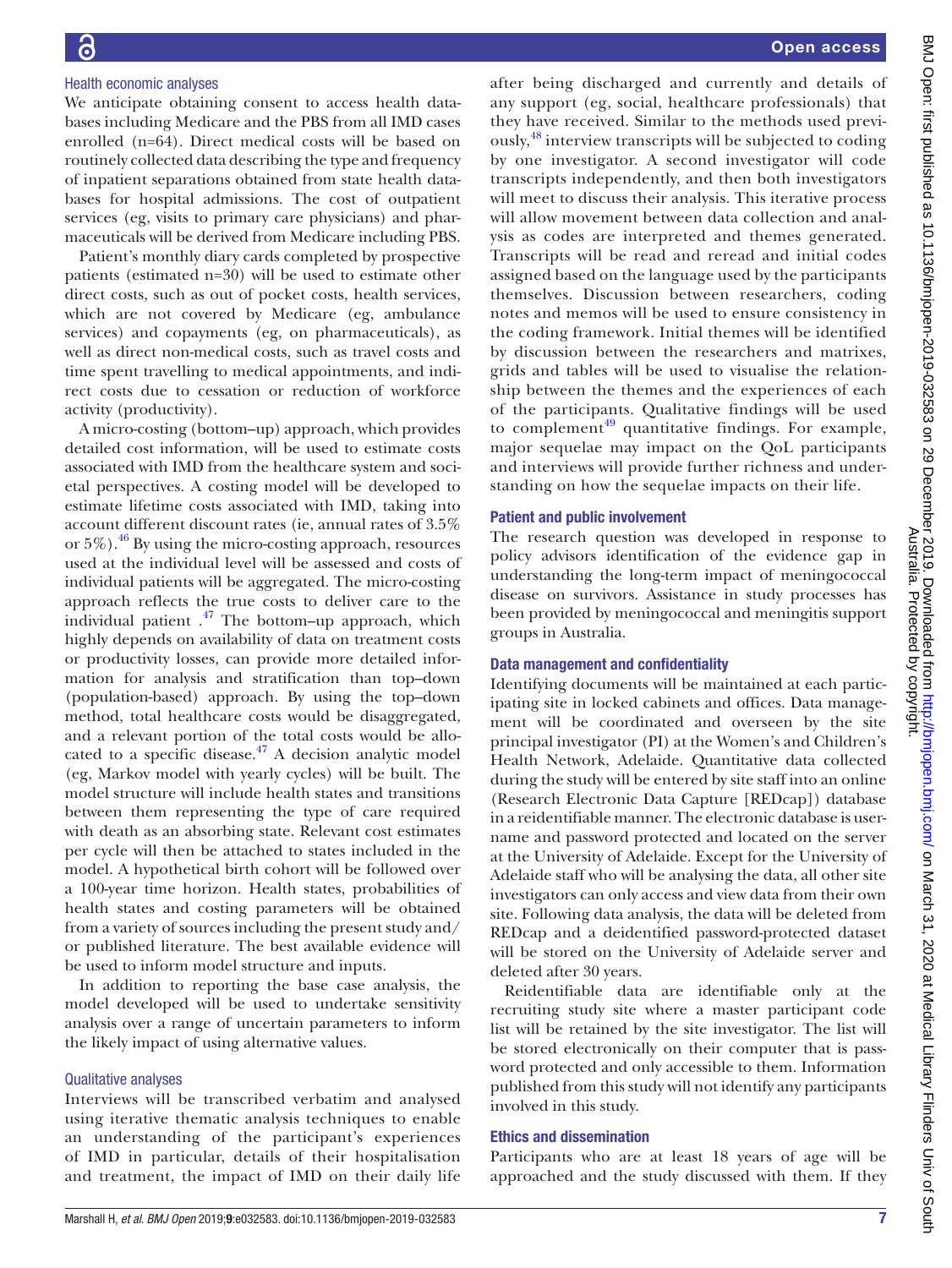#### Open access

agree to participate, an information sheet will be provided with an opportunity to discuss the study with the study team and a consent form will be signed by the participant. If the participant is 17 years of age or less, assent will be obtained and the parent/guardian will provide informed signed consent. A second consent to release of Medicare and/or PBS claims information form is also required to be signed prior to release of information from the Department of Human Services. Detection of neurocognitive impairments and/or elevated psychological symptoms (eg, symptoms of depression) may be upsetting to participants and their families. We will facilitate referral for follow-up with their family physician and/or psychologist where appropriate with consent of the participant.

The results will be disseminated via peer-reviewed publications and conference presentations, and a summary of the findings will be provided to study participants, the wider community and meningococcal support foundations. The results may also be reported on websites (eg, hospitals, foundations) and in the media including television, radio and print media.

#### **Significance**

This study is being conducted at a time when, increasingly, public health strategies are subject to consideration of the relative economic cost of the proposed strategy. Our study will contribute robust data to assess the societal cost of disability from infectious disease by examining the most common infectious cause of death in AYA in Australia, IMD.

The strengths of our study include the use of both objective and subjective standardised measures to determine the long-term outcomes and disability experienced by IMD survivors, national recruitment of IMD cases and only those who are AYA. Some IMD survivors may be less likely to have resources to attend study locations and/ or may come from rural settings and have lower SES. However, we have attempted to ameliorate any participation bias by providing travel reimbursement for participants. For patients with severe disabilities, their health conditions and inconvenience may prevent participation in the study.

This national study will include data from four states of Australia. These findings will have global significance as other countries are currently considering introduction of meningococcal vaccines in their national immunisation programmes. The UK Joint Committee on Vaccination and Immunisation initially concluded that an infant MenB vaccine programme would not be cost-effective and recommended not funding Men B immunisation.<sup>18</sup> However, negotiations with the manufacturer resulted in an agreed price and a programme commenced in 2015.[21](#page-8-15) In Australia, the Pharmaceutical Benefits Advisory Committee rejected including MenB vaccine on the publicly funded national immunisation schedule on three occasions (2013–2015) due to uncertainties and assumptions used in the cost-effectiveness model.<sup>46 50-52</sup> As only limited data exist globally on the long-term

burden of IMD our study will provide comprehensive data on the impact of IMD on AYA survivors, which can further inform cost-effectiveness estimates, particularly for adolescent programme.

#### **CONCLUSION**

Australia has limited outcome data for patients who survive IMD and little is known about the impact the disease has on the life of AYA survivors. The results from this study will provide the comprehensive data required to understand the impact of IMD in young people, as well as to assess the long-term health and financial implications for the individual, their families and the healthcare system. These data are essential for cost-effectiveness estimates for countries considering the introduction of this uncommon but potentially life-threatening and disabling infection.

#### Author affiliations

<sup>1</sup>Vaccinology and Immunology Research Trials Unit, Women's and Children's Health Network, Adelaide, South Australia, Australia

<sup>2</sup>Robinson Research Institute and Adelaide Medical School, University of Adelaide, Adelaide, South Australia, Australia

<sup>3</sup>The Discipline of Child and Adolescent Health, The Children's Hospital at Westmead, University of Sydney Medical School, Westmead, New South Wales, Australia

4 National Centre for Immunisation Research and Surveillance (NCIRS), The Children's Hospital at Westmead, Sydney, New South Wales, Australia <sup>5</sup>School of Public Health, Univeristy of Adelaide, Adelaide, South Australia, Australia <sup>6</sup>Department of Paediatrics, Royal Children's Hospital, Melbourne, Victoria, Australia <sup>7</sup>Department of Infectious Diseases, Perth Children's Hospital, Perth, Western Australia, Australia

<sup>8</sup>School of Medicine, University of Western Australia and Wesfarmers Centre of Vaccines and Infectious Diseases, Telethon Kid's Institute, Perth, Western Australia, Australia

<sup>9</sup>Infectious Diseases Service, Central Health Service, SA Health, Adelaide, South Australia, Australia

<sup>10</sup>Microbiology and Infectious Diseases, Flinders Medical Centre, Bedford Park, South Australia, Australia

 $11$ Children's Hospital Education Research Institute (CHERI), The Children's Hospital at Westmead, Westmead, New South Wales, Australia

Contributors HM is the lead investigator on the AMEND study and designed the study protocol with BB, RB, PR, CCB, MM, BW, JB, DS, DG and HA. All the authors participated in the drafting and revision of the manuscript and approved the final version and agree to be accountable for the contents and integrity of this manuscript.

Funding Funding for this study was provided by Pfizer. Pfizer was provided the opportunity to review a preliminary version of this manuscript for factual accuracy but the authors are solely responsible for final content and interpretation.

Disclaimer The funder will not be involved in study processes, analysis or interpretation of the data. The authors received no financial support or other form of compensation related to the development of the manuscript.

Competing interests HM is supported by an NHMRC CDF APP1084951 and is a member of the Australian Technical Advisory Group on Immunisation, Australian Government. HM is an investigator on vaccine trials sponsored by Industry (GSK, Novavax, Pfizer). HM and MM's institution receives funding for investigator-led studies from Industry (Pfizer, GSK). HM and MM receive no personal payments from Industry. CCB is supported by an NHMRC CDF APP1111596 and is a member of the Australian Technical Advisory Group on Immunisation, Australian Government. PR is an investigator on vaccine trials sponsored by Industry (GSK, Novavax, Pfizer). PR's institution receives funding for investigator-led studies from Industry (Pfizer, GSK, CSL). PR has been a member of scientific vaccine advisory boards for Industry (Pfizer, GSK, Sanofi) but has not received any personal payments from Industry. DG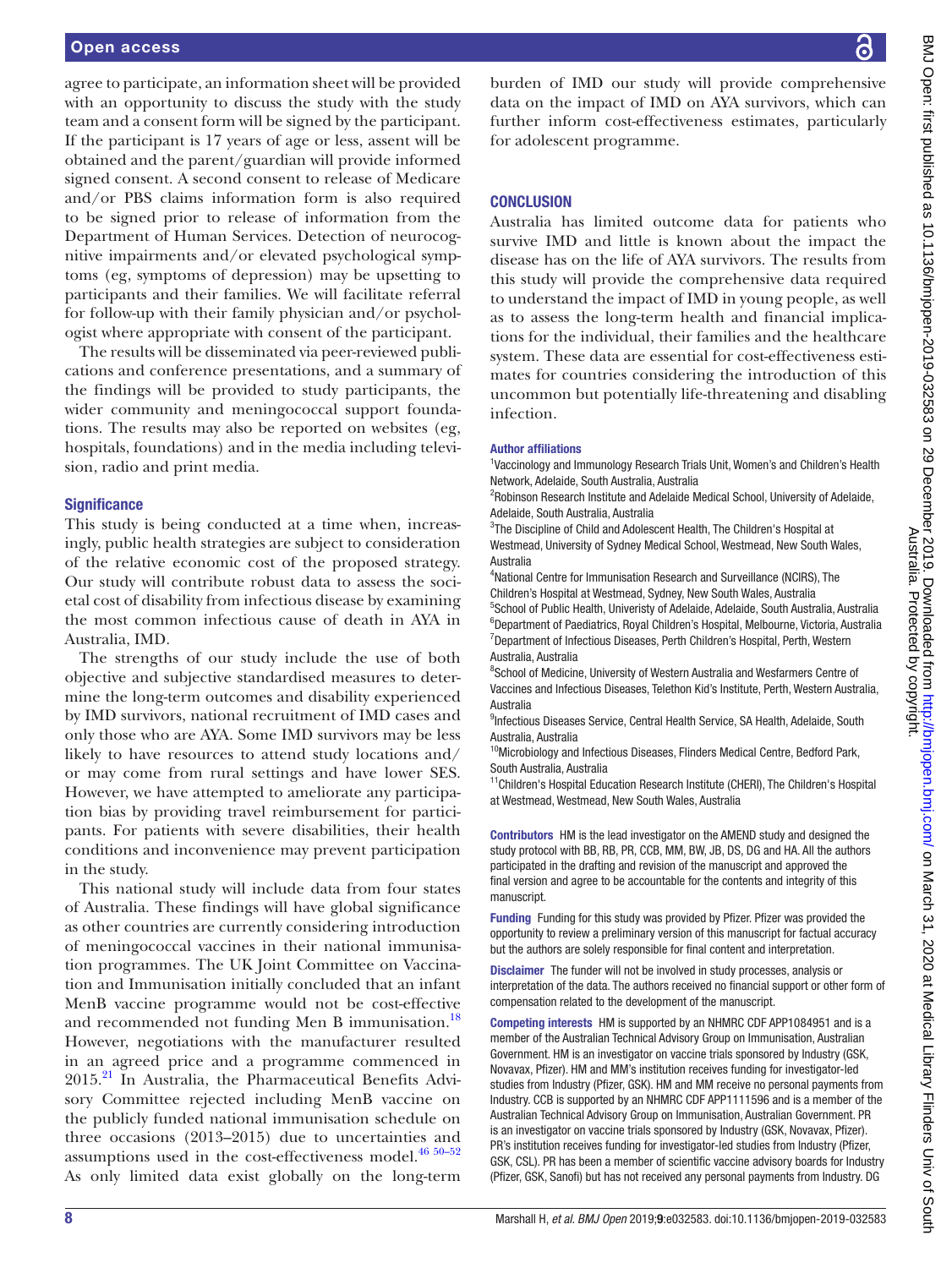has received research funding support from Sanofi-Pasteur for an unrelated study and has been an investigator on non-meningococcal vaccine studies sponsored by Industry (Sanofi-Pasteur). RB has received funding from Baxter, CSL/Seqirus, GSK, Merck, Novartis, Pfizer, Roche, Romark and Sanofi Pasteur for the conduct of sponsored research, travel to present at conferences or consultancy work; all funding received is directed to research accounts at The Children's Hospital at Westmead. HA is a member of the Australian Evaluation Sub-Committee (ESC) of the Medical Services Advisory Committee (MSAC).

Patient consent for publication Not required.

Ethics approval The study has been approved by the Women's and Children's Health Network Human Research Ethics Committee. Governance and ethics approval has also been obtained at all other affiliated sites.

Provenance and peer review Not commissioned; externally peer reviewed.

Open access This is an open access article distributed in accordance with the Creative Commons Attribution Non Commercial (CC BY-NC 4.0) license, which permits others to distribute, remix, adapt, build upon this work non-commercially, and license their derivative works on different terms, provided the original work is properly cited, appropriate credit is given, any changes made indicated, and the use is non-commercial. See: [http://creativecommons.org/licenses/by-nc/4.0/.](http://creativecommons.org/licenses/by-nc/4.0/)

#### ORCID iDs

Helen Marshall<http://orcid.org/0000-0003-2521-5166> Mark McMillan<http://orcid.org/0000-0002-6490-7707> Belinda Barton <http://orcid.org/0000-0002-3157-2031>

#### **REFERENCES**

- <span id="page-8-0"></span>1 Hart CA, Thomson APJ. Meningococcal disease and its management in children. *[BMJ](http://dx.doi.org/10.1136/bmj.38968.683958.AE)* 2006;333:685–90.
- <span id="page-8-1"></span>2 Chang Q, Tzeng Y-L, Stephens DS. Meningococcal disease: changes in epidemiology and prevention. *[Clin Epidemiol](http://dx.doi.org/10.2147/CLEP.S28410)* 2012;4:237–45.
- 3 Jafri RZ, Ali A, Messonnier NE, *et al*. Global epidemiology of invasive meningococcal disease. *[Popul Health Metr](http://dx.doi.org/10.1186/1478-7954-11-17)* 2013;11:17.
- <span id="page-8-2"></span>4 Baker CJ. Prevention of meningococcal infection in the United States: current recommendations and future considerations. *[J](http://dx.doi.org/10.1016/j.jadohealth.2016.03.040)  [Adolesc Health](http://dx.doi.org/10.1016/j.jadohealth.2016.03.040)* 2016;59:S29–37.
- <span id="page-8-3"></span>5 Edmond K, Clark A, Korczak VS, *et al*. Global and regional risk of disabling sequelae from bacterial meningitis: a systematic review and meta-analysis. *[Lancet Infect Dis](http://dx.doi.org/10.1016/S1473-3099(10)70048-7)* 2010;10:317–28.
- <span id="page-8-4"></span>6 Borg J, Christie D, Coen PG, *et al*. Outcomes of meningococcal disease in adolescence: prospective, matched-cohort study. *[Pediatrics](http://dx.doi.org/10.1542/peds.2008-0581)* 2009;123:e502–9.
- <span id="page-8-5"></span>7 Viner RM, Booy R, Johnson H, *et al*. Outcomes of invasive meningococcal serogroup B disease in children and adolescents (MOSAIC): a case-control study. *[Lancet Neurology](http://dx.doi.org/10.1016/S1474-4422(12)70180-1)* 2012;11:774–83.
- <span id="page-8-6"></span>8 Lahra M, Enriquez R. Australian meningococcal surveillance programme annual report, 2014, 2016. Available: [http://www.health.](http://www.health.gov.au/internet/main/publishing.nsf/Content/cda-pubs-annlrpt-menganrep.htm) [gov.au/internet/main/publishing.nsf/Content/cda-pubs-annlrpt](http://www.health.gov.au/internet/main/publishing.nsf/Content/cda-pubs-annlrpt-menganrep.htm)[menganrep.htm](http://www.health.gov.au/internet/main/publishing.nsf/Content/cda-pubs-annlrpt-menganrep.htm) [Accessed 16 Aug 2016].
- 9 Davis KL, Bell TJ, Miller JM, *et al*. Hospital costs, length of stay and mortality associated with childhood, adolescent and young adult meningococcal disease in the US. *[Appl Health Econ Health Policy](http://dx.doi.org/10.2165/11587330-000000000-00000)* 2011;9:197–207.
- 10 Pelton SI. The global evolution of meningococcal epidemiology following the introduction of meningococcal vaccines. *[J Adolesc](http://dx.doi.org/10.1016/j.jadohealth.2016.04.012)  [Health](http://dx.doi.org/10.1016/j.jadohealth.2016.04.012)* 2016;59:S3–11.
- <span id="page-8-7"></span>11 Patton GC, Sawyer SM, Santelli JS, *et al*. Our future: a Lancet commission on adolescent health and wellbeing. *[Lancet](http://dx.doi.org/10.1016/S0140-6736(16)00579-1)* 2016;387:2423–78.
- <span id="page-8-8"></span>12 Keshavan MS, Giedd J, Lau JYF, *et al*. Changes in the adolescent brain and the pathophysiology of psychotic disorders. *[Lancet](http://dx.doi.org/10.1016/S2215-0366(14)00081-9)  [Psychiatry](http://dx.doi.org/10.1016/S2215-0366(14)00081-9)* 2014;1:549–58.
- 13 Spear LP. The adolescent brain and age-related behavioral manifestations. *[Neurosci Biobehav Rev](http://dx.doi.org/10.1016/S0149-7634(00)00014-2)* 2000;24:417–63.
- <span id="page-8-9"></span>14 Sander J, Bay D, Gedde-Dahl TW, *et al*. Late sequelae after meningococcal disease. A controlled study in young men. *[NIPH Ann](http://www.ncbi.nlm.nih.gov/pubmed/6493582)* 1984;7:3–11.
- <span id="page-8-10"></span>15 Wang B, Santoreneos R, Afzali H, *et al*. Costs of invasive meningococcal disease: a global systematic review. *[Pharmacoeconomics](http://dx.doi.org/10.1007/s40273-018-0679-5)* 2018;36:1201–22.
- <span id="page-8-11"></span>16 Borrow R, Alarcón P, Carlos J, *et al*. The global meningococcal initiative: global epidemiology, the impact of vaccines on meningococcal disease and the importance of herd protection. *[Expert Rev Vaccines](http://dx.doi.org/10.1080/14760584.2017.1258308)* 2017;16:313–28.
- <span id="page-8-12"></span>17 Jit M, Hutubessy R. Methodological challenges to economic evaluations of vaccines: is a common approach still possible? *[Appl](http://dx.doi.org/10.1007/s40258-016-0224-7)  [Health Econ Health Policy](http://dx.doi.org/10.1007/s40258-016-0224-7)* 2016;14:245–52.
- <span id="page-8-31"></span>18 Joint Committee on Vaccination and Immunisation (JCVI). *JCVI interim position statement on use of Bexsero® meningococcal B vaccine in the UK 2013*. Vol 2018. UK: Department of Health and Social Care, 2013.
- <span id="page-8-13"></span>19 Getsios D, Caro I, El-Hadi W, *et al*. Assessing the economics of vaccination for *Neisseria meningitidis* in industrialized nations: a review and recommendations for further research. *[Int J Technol](http://dx.doi.org/10.1017/S0266462304001096)  [Assess Health Care](http://dx.doi.org/10.1017/S0266462304001096)* 2004;20:280–8.
- <span id="page-8-14"></span>20 European Centre for Disease Prevention and Control. *Expert opinion on the introduction of the meningococcal B (4CMenB) vaccine in the EU/EEA*. Stockholm: ECDC, 2017.
- <span id="page-8-15"></span>21 Ladhani SN, Ramsay M, Borrow R, *et al*. Enter B and W: two new meningococcal vaccine programmes launched. *[Arch Dis Child](http://dx.doi.org/10.1136/archdischild-2015-308928)* 2016;101:91–5.
- <span id="page-8-16"></span>22 Australian Technical Advisory Group on Immunisation. *National immunisation program schedule*. Vol 2019. 10th edn. Canberra: Australian Government Department of Health, 2018.
- <span id="page-8-17"></span>23 Pharmaceutical Benefits Advisory Committee. *Meningococcal polysaccharide conjugate vaccine serogroups A, C, W-135 and Y(adolescents): Pre-filled syringe, 0.5mL; Nimenrix® Pharmaceutical Benefits Scheme*. Canberra: Department of Health, Australian Government, 2018.
- <span id="page-8-18"></span>24 Larg A, Moss JR. Cost-of-illness studies: a guide to critical evaluation. *[Pharmacoeconomics](http://dx.doi.org/10.2165/11588380-000000000-00000)* 2011;29:653–71.
- <span id="page-8-19"></span>25 Byford S, Torgerson DJ, Raftery J. Economic note: cost of illness studies. *[BMJ](http://dx.doi.org/10.1136/bmj.320.7245.1335)* 2000;320:1335.
- 26 Durand-Zaleski I. Why cost-of-illness studies are important and inform policy. *[Vasc Med](http://dx.doi.org/10.1177/1358863X08091738)* 2008;13:251–3.
- 27 Chisholm D, Saxena S, Van Ommeren M. *Dollars, DALYs and decisions: economic aspects of the mental health system*. Geneva: World Health Organization, 2006.
- <span id="page-8-20"></span>28 *International statistical classification of diseases and related health problems*. 10th edn. Geneva: World Health Organisation, 2018.
- <span id="page-8-21"></span>29 *The SAGE encyclopedia of social science research methods*. Thousand Oaks, California: Sage Publications, Inc, 2004.
- <span id="page-8-22"></span>30 Wechsler D. *Wechsler adult intelligence Scale-4th edition (WAIS-IV) Australian and New Zealand adaptation*. Sydney, NSW: Pearson, 2008.
- <span id="page-8-23"></span>31 Furlong WJ, Feeny DH, Torrance GW. *Health utilities index® mark 2 and mark 3 (hui2/3) 15-item questionnaire for Self-administered, selfassessed "four week" health status assessment*. Dundas ON Canada: Health Utilities Inc, 2016.
- <span id="page-8-24"></span>32 Kennedy ITR, van Hoek AJ, Ribeiro S, *et al*. Short-term changes in the health state of children with group B meningococcal disease: a prospective, national cohort study. *[PLoS One](http://dx.doi.org/10.1371/journal.pone.0177082)* 2017;12:e0177082.
- <span id="page-8-25"></span>33 Buysse CMP, Raat H, Hazelzet JA, *et al*. Long-term health status in childhood survivors of meningococcal septic shock. *[Arch Pediatr](http://dx.doi.org/10.1001/archpedi.162.11.1036)  [Adolesc Med](http://dx.doi.org/10.1001/archpedi.162.11.1036)* 2008;162:1036–41.
- <span id="page-8-26"></span>34 Kostanjsek N. Use of the International classification of functioning, disability and health (ICF) as a conceptual framework and common language for disability statistics and health information systems. *[BMC Public Health](http://dx.doi.org/10.1186/1471-2458-11-S4-S3)* 2011;11:S3.
- <span id="page-8-27"></span>35 Mathers C, Smith A, Concha M. Global burden of hearing loss in the year 2000. *Global burden of Disease* 2000;18:1–30.
- 36 Al-Janabi H, Manca A, Coast J. Predicting carer health effects for use in economic evaluation. *[PLoS One](http://dx.doi.org/10.1371/journal.pone.0184886)* 2017;12:e0184886.
- 37 Al-Janabi H, Van Exel J, Brouwer W, *et al*. Measuring health Spillovers for economic evaluation: a case study in meningitis. *[Health](http://dx.doi.org/10.1002/hec.3259)  [Econ](http://dx.doi.org/10.1002/hec.3259)* 2016;25:1529–44.
- 38 Erickson LJ, De Wals P, McMahon J, *et al*. Complications of meningococcal disease in college students. *[Clin Infect Dis](http://dx.doi.org/10.1086/322587)* 2001;33:737–9.
- 39 Koomen I, Grobbee DE, Jennekens-Schinkel A, *et al*. Parental perception of educational, behavioural and general health problems in school-age survivors of bacterial meningitis. *[Acta Paediatr](http://dx.doi.org/10.1111/j.1651-2227.2003.tb00523.x)* 2003;92:177–85.
- 40 Oostenbrink R, A Moll HA, Essink-Bot M-L. The EQ-5D and the health Utilities index for permanent sequelae after meningitis: a head-to-head comparison. *[J Clin Epidemiol](http://dx.doi.org/10.1016/S0895-4356(02)00448-1)* 2002;55:791–9.
- <span id="page-8-28"></span>41 Statistical Local Area. Table 2: socio-economic indexes for areas (SEIFA), data cube: Excel spreadsheet, cat. No. 2033.0.55.001, 2011. Available: [http://www.abs.gov.au/ausstats/abs@.nsf/DetailsPage/](http://www.abs.gov.au/ausstats/abs@.nsf/DetailsPage/2033.0.55.0012011?OpenDocument) [2033.0.55.0012011?OpenDocument](http://www.abs.gov.au/ausstats/abs@.nsf/DetailsPage/2033.0.55.0012011?OpenDocument) [Accessed 21 Sep 2017].
- <span id="page-8-29"></span>42 Pharmaceutical benefits scheme. Available:<www.pbs.gov.au> [Accessed 10 Nov 2019].
- <span id="page-8-30"></span>43 Faul F, Erdfelder E, Buchner A, *et al*. Statistical power analyses using G\*Power 3.1: tests for correlation and regression analyses. *[Behav](http://dx.doi.org/10.3758/BRM.41.4.1149)  [Res Methods](http://dx.doi.org/10.3758/BRM.41.4.1149)* 2009;41:1149–60.